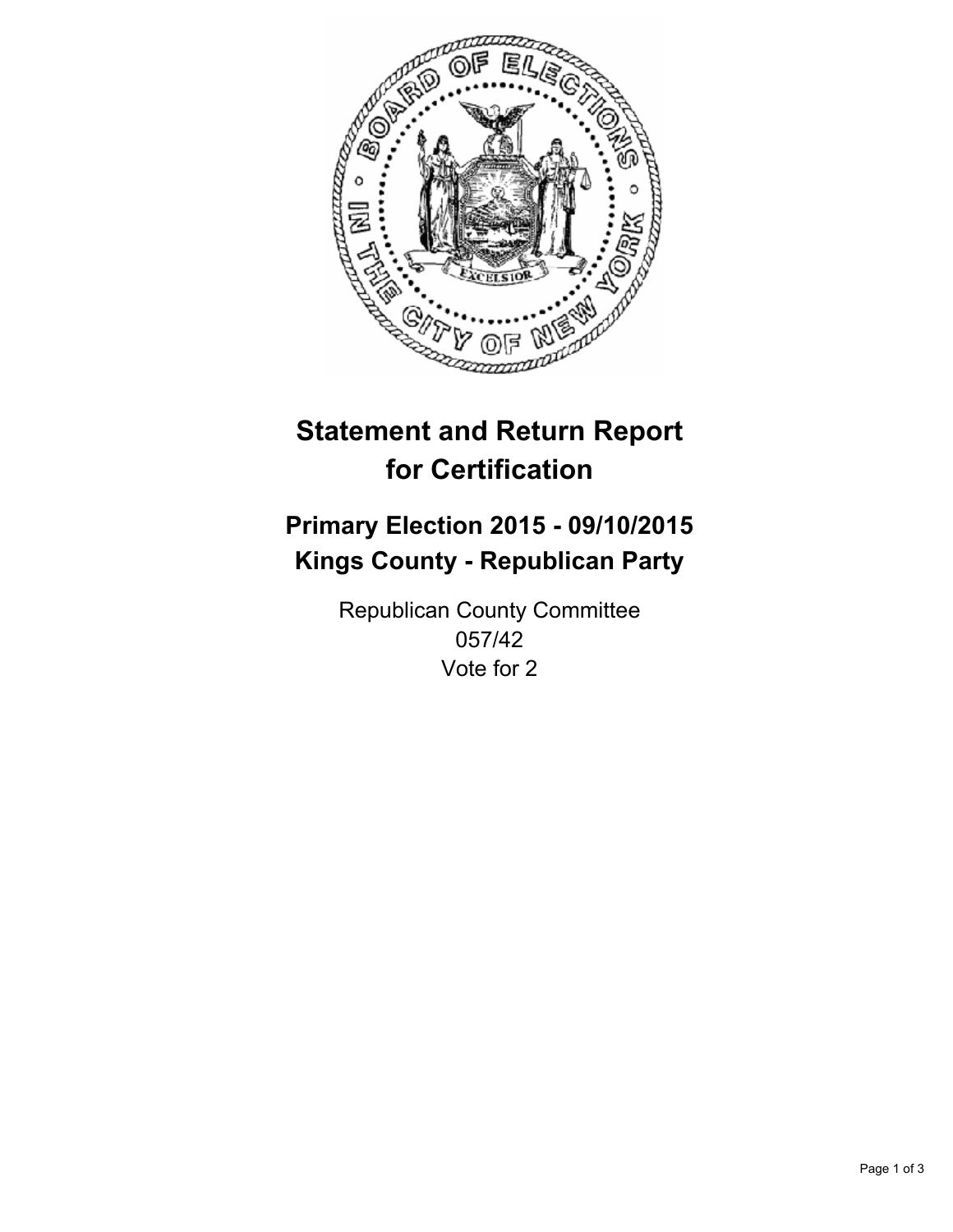

#### **Assembly District 42**

| <b>PUBLIC COUNTER</b>                                    |   |
|----------------------------------------------------------|---|
| ABSENTEE/MILITARY                                        | 0 |
| <b>AFFIDAVIT</b>                                         | 0 |
| <b>Total Ballots</b>                                     |   |
| Less - Inapplicable Federal/Special Presidential Ballots | 0 |
| <b>Total Applicable Ballots</b>                          |   |
| STEFAN TROTMAN                                           | 0 |
| <b>JAMES DANELLA</b>                                     | O |
| <b>GERARD ARISTEL</b>                                    |   |
| <b>Total Votes</b>                                       |   |
| Unrecorded                                               |   |